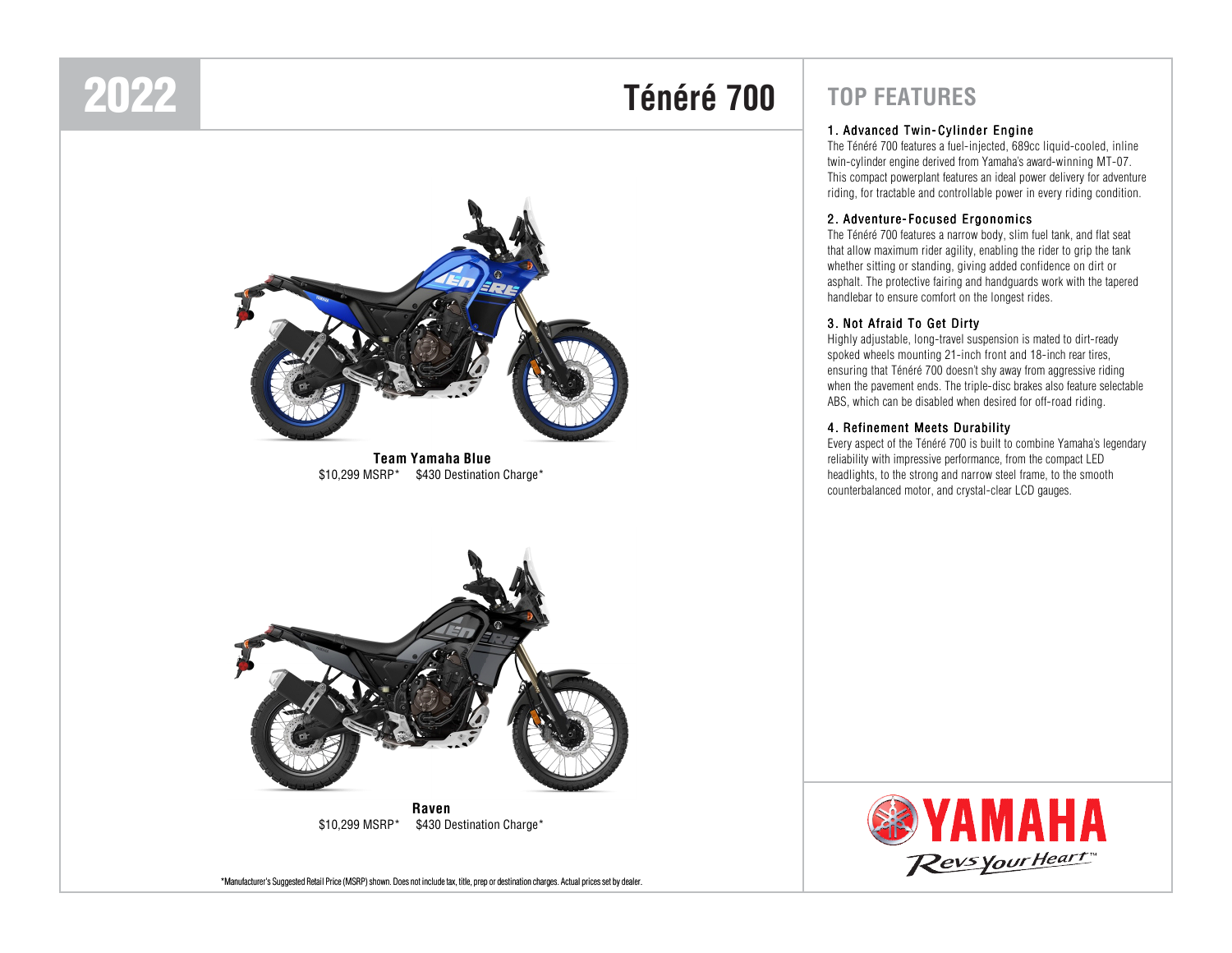# 2022

# **Ténéré 700**

# **FEATURES & BENEFITS**

# **ENGINE**

### **Compact, High-Tech Engine**

 Developed from the stellar MT-07 Hyper Naked sportbike, the Ténéré 700 engine combines exceptional reliability and exciting power delivery in a compact, fuel-efficient package. With an overall size similar to some single-cylinder motors, the 689cc fuel-injected, liquid-cooled, DOHC inline twin gives the Ténéré 700 exceptional handing, while the counterbalanced two-cylinder design provides smooth, long-legged power ideal for long days in the saddle.

## **Crossplane Crankshaft Concept**

 The two-cylinder engine features Yamaha's "Crossplane Crankshaft Concept" 270-degree crank—which traces its lineage directly to the Dakar-dominating XTZ750 race bikes—to provide linear torque development in response to the rider's throttle input. The CP2 engine is also light, slim and compact, and offers an excellent level of rider/machine communication.

### **Offset Cylinder Design**

 The CP2 engine shifts its cylinder bores slightly forward, towards the exhaust side. This offset reduces piston to cylinder wall friction, for enhanced reliability, more power and improved fuel economy.

### **Compact Stacked Transmission**

 The six-speed transmission "stacks" the gearbox and the crankshaft in a triangular layout to keep the overall engine size shorter front-to-back, which optimizes engine placement in the frame for outstanding weight balance. The transmission ratios are designed to bring out the best of the low- to mid-speed torque and excellent response characteristics, letting the rider focus on the road or trail ahead.

### **Refined Fuel Injection**

 Electronic fuel injection settings have been calibrated to deliver a balance between rapid response—perfect for technical riding off- road—and smooth, linear delivery ideally matched for flowing progress when back on pavement. Boasting excellent fuel economy, robust acceleration, and precise controllability on- and off-road, the result is an extremely versatile powerplant.

# **CHASSIS/SUSPENSION**

## **Lightweight Double Cradle Frame Design**

 A lightweight, high-strength tubular steel frame provides a tuned rigidity balance for nimble, responsive handling with the strength and durability needed to tackle the harshest terrain with confidence. The chassis utilizes a short 62.6-inch wheelbase for agility and boasts 9.5 inches of ground clearance to tackle whatever the trail throws at you.

## **Balanced Ergonomics**

 The ability to shift body weight forward and rearward to suit the terrain is crucial in off-road riding situations, so the Ténéré 700 features a flat seat and slim body that allows maximum rider agility. The narrow body and fuel tank also enable the rider to grip the tank whether sitting or standing, giving added confidence whether you're riding on dirt or asphalt.

### **Adventure-Ready Suspension**

 Aggressive dirt riding requires capable suspension, so the Ténéré 700 utilizes a long-travel 43mm inverted fork with 8.3 inches of travel. The beefy inverted layout is highly resistant to flex to maintain precise steering and suspension action, and the fork is fully adjustable to match changing road and trail conditions. The linkage-type rear shock is similarly outfitted for adventure, with 7.9 inches of travel, and a remote preload adjuster to easily fine tune for changing loads or riding conditions.

### **Dirt-Ready Braking With Switchable ABS**

 The Ténéré 700 features a pair of wave-style 282mm front discs, with rear braking handled by a 245mm wave-style rotor, for powerful deceleration that isn't afraid of dirt and dust. ABS comes standard to boost rider confidence and prevent wheel lock-ups in reduced-traction conditions, but the Ténéré 700 gives riders the option of temporarily disabling the system for full manual control—ideal for the unique demands of challenging off-road conditions.

### **Durable Spoked Wheels**

 Unlike many so-called adventure bikes which feature cast alloy wheels or road-biased tires, the Ténéré 700 flaunts its serious off-road intentions with tough spoked wheels mounting 21-inch front and 18inch rear tires, ideal for both on- and off-road riding. Strong and lightweight, these wheels give riders a range of tire choices, from aggressive pure enduro tires to versatile dual-sport options.

# **ADDITIONAL FEATURES**

### **Rally-Bred LED Lighting**

 Echoing the focused, purposeful design of rally-built "works" racing machines, the Ténéré 700 utilizes a clear headlight nacelle with quad LED headlights. This vertically-stacked two-plus-two headlight design provides aggressive looks and excellent visibility, while the LEDs themselves are bright, long-lasting and resistant to shock and vibration.

## **Protective, Versatile Cockpit**

 The rally-inspired upper fairing and standard handguards ensure wind and weather protection ideal for long riding days. The taper aluminum handlebar is positioned for a relaxed riding position when sitting or standing on the pegs. The cockpit is also designed to accommodate additional navigation devices, such as a GPS or rally road book.

# **Rally-Style Instruments**

 The lightweight instrument panel displays a wide range of information that can be absorbed without having to take your eyes off the road or track. The multi-function LCD display features gear position, fuel level, two trip meters and estimated fuel range, as well as average and instant fuel consumption and more.

## **Exceptional Range**

 Thanks to the fuel efficient engine and compact 4.2-gallon fuel tank, the Ténéré 700 is ready for the Next Horizon, with a fuel range extending over 215 miles per fill-up.

### **yamahamotorsports.com**

For Accessories, visit **shopyamaha.com**

Specifications subject to change without notice. This document contains many of Yamaha's valuable trademarks. It may also contain trademarks belonging to other companies. Any references to other companies or their products are for identification purposes only, and are not intended to be an endorsement. © 2022 Yamaha Motor Corporation, U.S.A. All rights reserved.